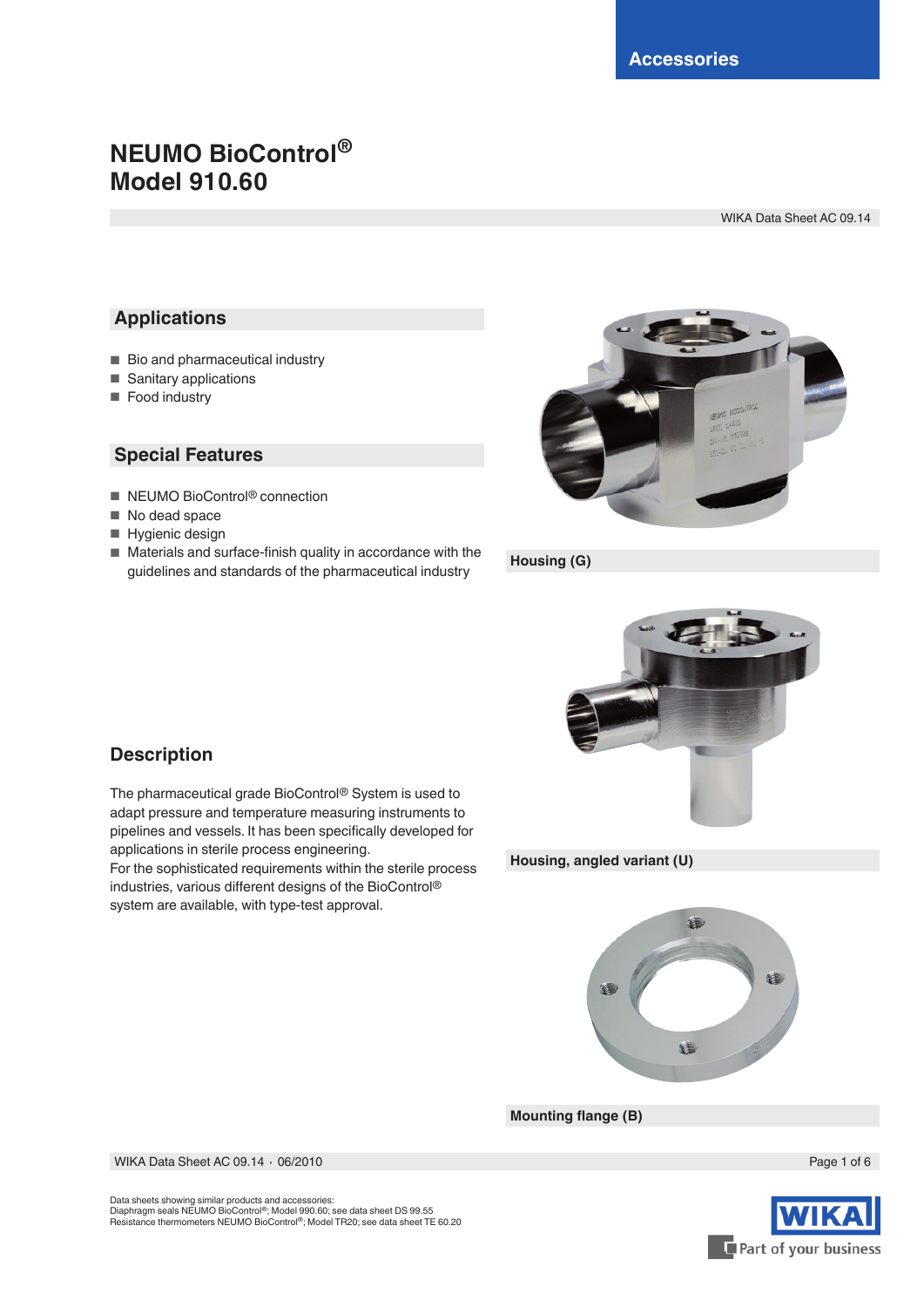Proces connection DN

# **Features**

#### **Housing (G)**

This is a flow-through housing with welding ends for direct orbital-welding into the pipeline (process connection). Using two aseptic flange connections (BioControl® connection), ensure dead-space-free and hygienic standard compliant connection of pressure and/or temperature measuring instruments.

#### **Housing, angled variant (U)**

This is a 90° angled variant of the flow-through housing. This design is particularly suitable for the adaptation of temperature measuring instruments with long insertion lengths.

#### **Mounting flange (B)**

The mounting flange has been developed for the adaptation of pressure and temperature measuring instruments to sterile vessels. It enables the flush mounting of instrumentation without dead spaces to vessels.

#### **Blind flange (D)**

To seal the housing or the angled housing variant.

#### **Limits of application**

- Pressure rating: PN 16
- Temperature: -10 ... +150 °C (Blind flange -10 ... +135 °C, short term 150 °C)

 $\subset$ 

Process connection DN

# **Housing (G)**

BioControl<sup>®</sup> connection





#### **Inspection glass set (S)**

Consisting of:

- Inspection glass plate from borosilicate, suitable for working pressures of up to 10 bar
- Sealing cover from stainless steel 1.4404/1.4435 (316L)
- Flat gasket
- Stainless steel screws

#### **Material**

Stainless steel 1.4435

Inner Ra < 0.8 µm, superfinish-turned and electropolished

#### **Washers**

- EPDM (FDA approved)
- FPM/FKM with FEP covering (FDA approved)

#### **Possible connections**

- Pressure measuring instrument with diaphragm seal Model 990.60, see data sheet DS 99.55
- Pressure transmitter Model SA-11, see data sheet PE 81.80
- Process pressure transmitter Model IPT-11, see data sheet PE 86.11
- Diaphragm Pressure Gauge Model PG43SA, see data sheet PM 04.15
- Resistance thermometer Model TR20, see data sheet TE 60.20
- Resistance thermometer for Thermowell Model TW22, see data sheet TE 60.22
- Gas actuated thermometer Model 74, see data sheet TM 74.01

# **BioControl® connection size 25 For pipes per DIN 11 866 Series A, DIN 11 850**

| <b>DN</b> | Dimensions in mm |                   |     |    |      |  |  |  |  |  |  |
|-----------|------------------|-------------------|-----|----|------|--|--|--|--|--|--|
| in mm     | c <sub>1</sub>   | d2<br>в<br>h<br>s |     |    |      |  |  |  |  |  |  |
| 6         | 8                | 6                 |     | 28 | 70   |  |  |  |  |  |  |
| 8         | 10               | 8                 |     | 30 | 71   |  |  |  |  |  |  |
| 10        | 13               | 10                | 1.5 | 32 | 71.5 |  |  |  |  |  |  |
| 15        | 19               | 16                | 1.5 | 38 | 74.5 |  |  |  |  |  |  |
| 20        | 23               | 20                | 1.5 | 42 | 76.5 |  |  |  |  |  |  |

#### **For pipes per DIN 11 866 Series B, DIN EN ISO 1127**

| <b>DN</b> |      | Dimensions in mm  |     |      |      |  |  |  |  |  |  |
|-----------|------|-------------------|-----|------|------|--|--|--|--|--|--|
| in mm     | d1   | d2<br>в<br>h<br>s |     |      |      |  |  |  |  |  |  |
| 13.5      | 13.5 | 10.3              | 1.6 | 32.3 | 72   |  |  |  |  |  |  |
| 17.2      | 17.2 | 14                | 1.6 | 36   | 73.5 |  |  |  |  |  |  |
| 21.3      | 21.3 | 18.1              | 1.6 | 40.1 | 75.5 |  |  |  |  |  |  |
| 26.9      | 26.9 | 23.7              | 1.6 | 45.7 | 78.5 |  |  |  |  |  |  |

#### **For pipes per DIN 11 866 Series C, ASME-BPE**

| <b>DN</b>       |       | Dimensions in mm   |      |       |      |  |  |  |  |  |  |
|-----------------|-------|--------------------|------|-------|------|--|--|--|--|--|--|
| in mm           | GH.   | в<br>d2<br>In<br>s |      |       |      |  |  |  |  |  |  |
| $\frac{1}{2}$ " | 12.7  | 9.4                | 1.65 | 31.4  | 71.5 |  |  |  |  |  |  |
| $3/4$ "         | 19.05 | 15.75              | 1.65 | 37.75 | 74.5 |  |  |  |  |  |  |
| 1"              | 25.4  | 221                | 1.65 | 44 1  | 78   |  |  |  |  |  |  |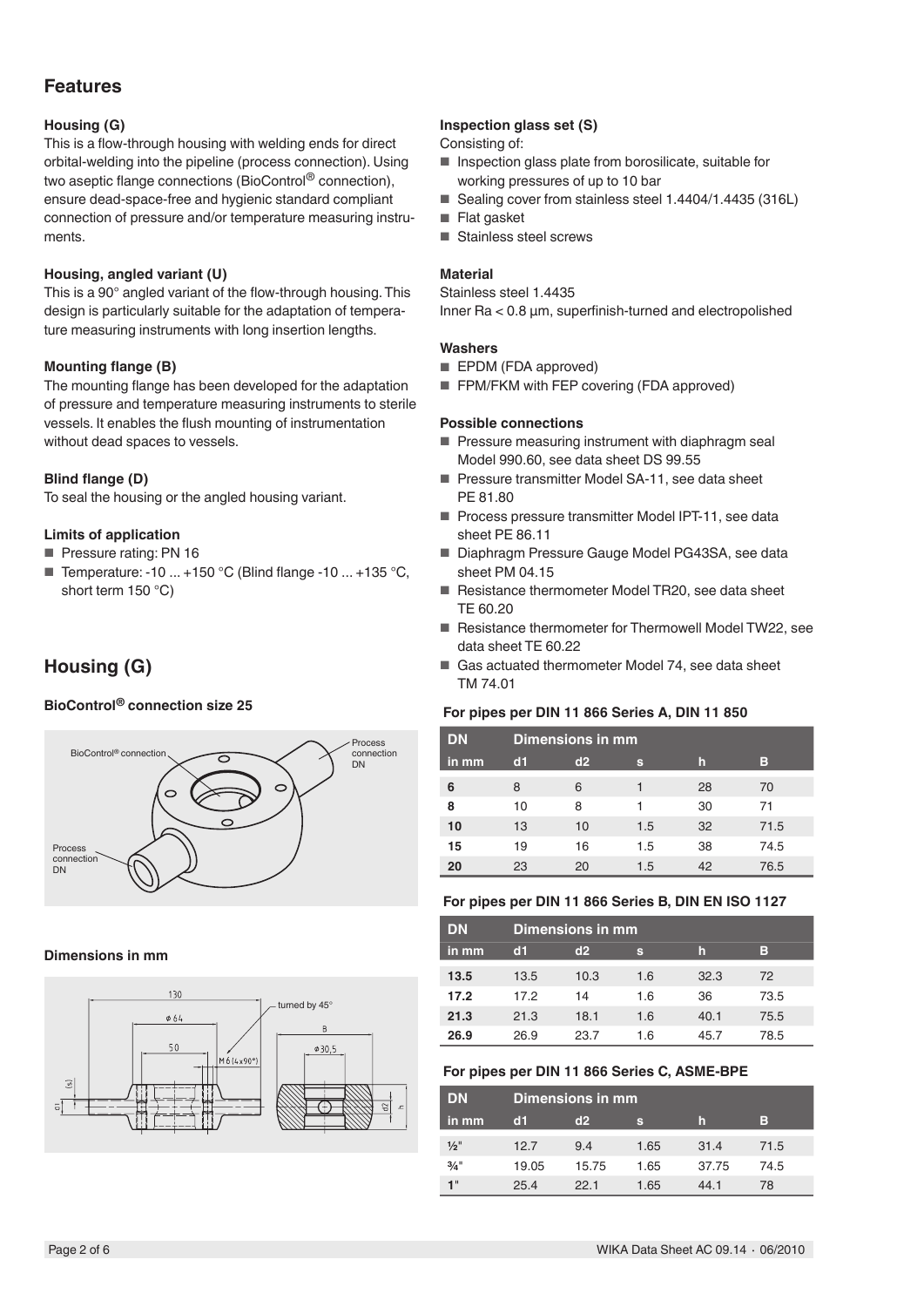# **Housing (G)**

# **Dimensions in mm**

# **BioControl® connection size 50 and 65**





## **For pipes per DIN 11 866 Series A, DIN 11 850**

| <b>BioControl</b> <sup>®</sup> | <b>DN</b> |     | Dimensions in mm |                |     |     |     |    |      |                 |
|--------------------------------|-----------|-----|------------------|----------------|-----|-----|-----|----|------|-----------------|
| connection                     | in mm     | dd1 | d2               | $\mathbf{s}$   | h   |     | D   | K  | U    | M               |
| Size 50                        | 25        | 29  | 26               | 1.5            | 60  | 150 | 90  | 70 | 50.1 | M <sub>8</sub>  |
|                                | 32        | 35  | 32               | 1.5            | 66  | 150 | 90  | 70 | 50.1 | M <sub>8</sub>  |
|                                | 40        | 41  | 38               | 1.5            | 72  | 150 | 90  | 70 | 50.1 | M8              |
|                                | 50        | 53  | 50               | 1.5            | 84  | 150 | 90  | 70 | 50.1 | M <sub>8</sub>  |
|                                | 65        | 70  | 66               | $\overline{2}$ | 100 | 170 | 90  | 70 | 50.1 | M8              |
|                                | 80        | 85  | 81               | 2              | 115 | 170 | 90  | 70 | 50.1 | M <sub>8</sub>  |
|                                | 100       | 104 | 100              | $\overline{2}$ | 134 | 170 | 90  | 70 | 50.1 | M8              |
| Size 65                        | 40        | 41  | 38               | 1.5            | 72  | 180 | 120 | 95 | 68.1 | M10             |
|                                | 50        | 53  | 50               | 1.5            | 84  | 180 | 120 | 95 | 68.1 | M <sub>10</sub> |
|                                | 65        | 70  | 66               | 2              | 100 | 200 | 120 | 95 | 68.1 | M10             |
|                                | 80        | 85  | 81               | $\overline{2}$ | 115 | 200 | 120 | 95 | 68.1 | M <sub>10</sub> |
|                                | 100       | 104 | 100              | 2              | 134 | 200 | 120 | 95 | 68.1 | M10             |

## **For pipes per DIN 11 866 Series B, DIN EN ISO 1127**

| <b>BioControl®</b> | <b>DN</b> |       | Dimensions in mm |              |              |     |     |    |                |                 |
|--------------------|-----------|-------|------------------|--------------|--------------|-----|-----|----|----------------|-----------------|
| connection         | in mm     | dd1   | d2               | $\mathbf{s}$ | $\mathbf{h}$ |     | D   | K  | $\overline{U}$ | M               |
| Size 50            | 33.7      | 33.7  | 29.7             | 2            | 63.7         | 150 | 90  | 70 | 50.1           | M <sub>8</sub>  |
|                    | 42.4      | 42.4  | 38.4             | 2            | 76.4         | 150 | 90  | 70 | 50.1           | M <sub>8</sub>  |
|                    | 48.3      | 48.3  | 44.3             | 2            | 78.3         | 150 | 90  | 70 | 50.1           | M <sub>8</sub>  |
|                    | 60.3      | 60.3  | 56.3             | 2            | 90.3         | 150 | 90  | 70 | 50.1           | M <sub>8</sub>  |
|                    | 76.1      | 76.1  | 72.1             | 2            | 106.7        | 170 | 90  | 70 | 50.1           | M <sub>8</sub>  |
|                    | 88.9      | 88.9  | 84.3             | 2.3          | 118.3        | 170 | 90  | 70 | 50.1           | M <sub>8</sub>  |
|                    | 114.3     | 114.3 | 109.7            | 2.3          | 144.3        | 170 | 90  | 70 | 50.1           | M8              |
| Size 65            | 48.3      | 48.3  | 44.3             | 2            | 78.3         | 180 | 120 | 95 | 68.1           | M10             |
|                    | 60.3      | 60.3  | 56.3             | 2            | 90.3         | 180 | 120 | 95 | 68.1           | M <sub>10</sub> |
|                    | 76.1      | 76.1  | 72.1             | 2            | 106.7        | 200 | 120 | 95 | 68.1           | M10             |
|                    | 88.9      | 88.9  | 84.3             | 2.3          | 118.3        | 200 | 120 | 95 | 68.1           | M <sub>10</sub> |
|                    | 114.3     | 114.3 | 109.7            | 2.3          | 144.3        | 200 | 120 | 95 | 68.1           | M10             |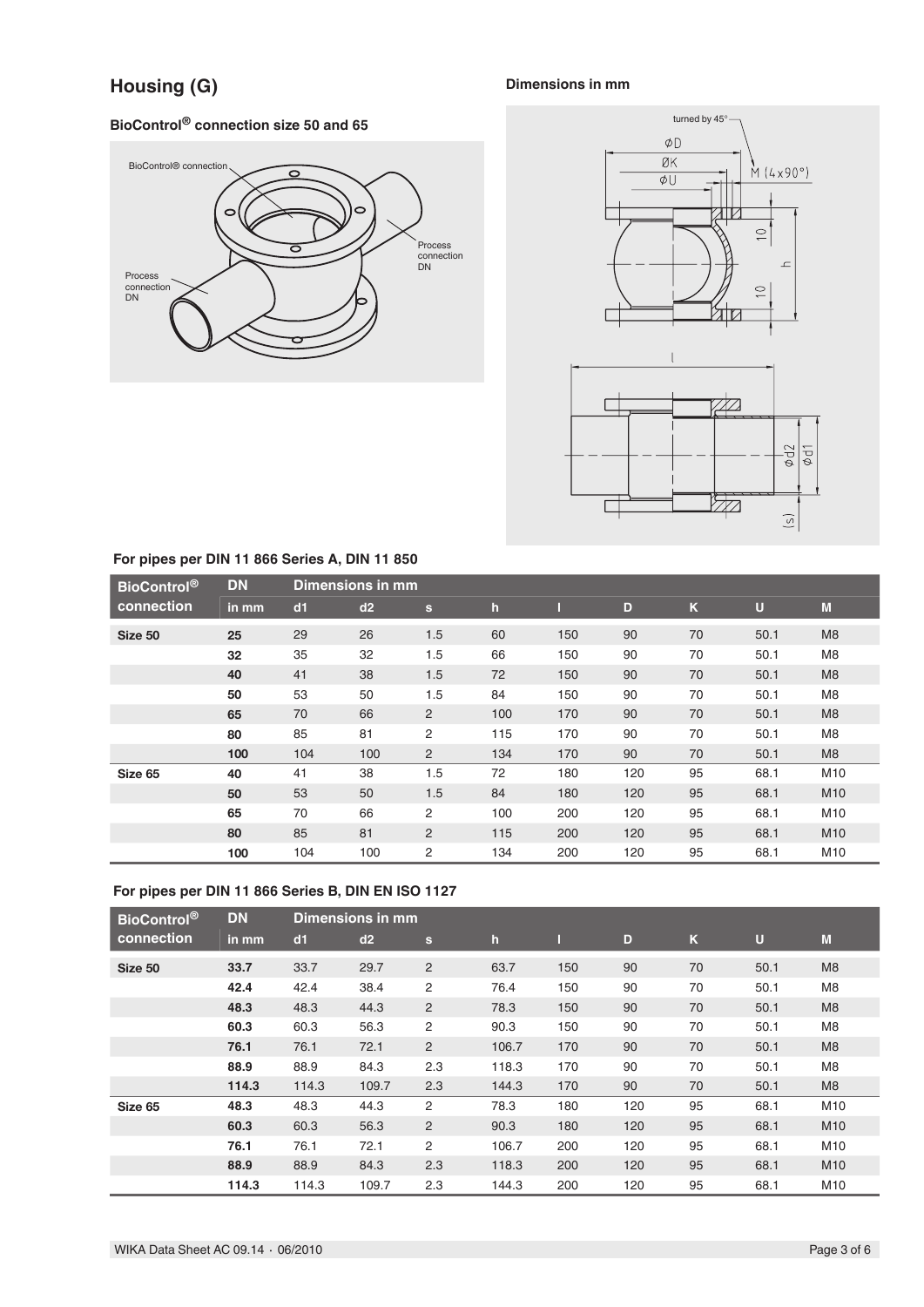# **Housing, angled variant (U)**

# **BioControl® connection size 25**





#### **For pipes per DIN 11 866 Series A, DIN 11 850**

| <b>DN</b> |    | Dimensions in mm |     |    |    |    |  |  |  |  |  |
|-----------|----|------------------|-----|----|----|----|--|--|--|--|--|
| in mm     | d1 | d2               | s   | h  | в  | н  |  |  |  |  |  |
| 6         | 8  | 6                |     | 34 | 70 | 48 |  |  |  |  |  |
| 8         | 10 | 8                | 1   | 35 | 70 | 50 |  |  |  |  |  |
| 10        | 13 | 10               | 1.5 | 35 | 70 | 51 |  |  |  |  |  |
| 15        | 19 | 16               | 1.5 | 41 | 72 | 60 |  |  |  |  |  |
| 20        | 23 | 20               | 1.5 | 41 | 73 | 65 |  |  |  |  |  |

# **Housing, angled variant (U)**

## **BioControl® connection size 50 and 65**



#### **Dimensions in mm**

**Dimensions in mm**

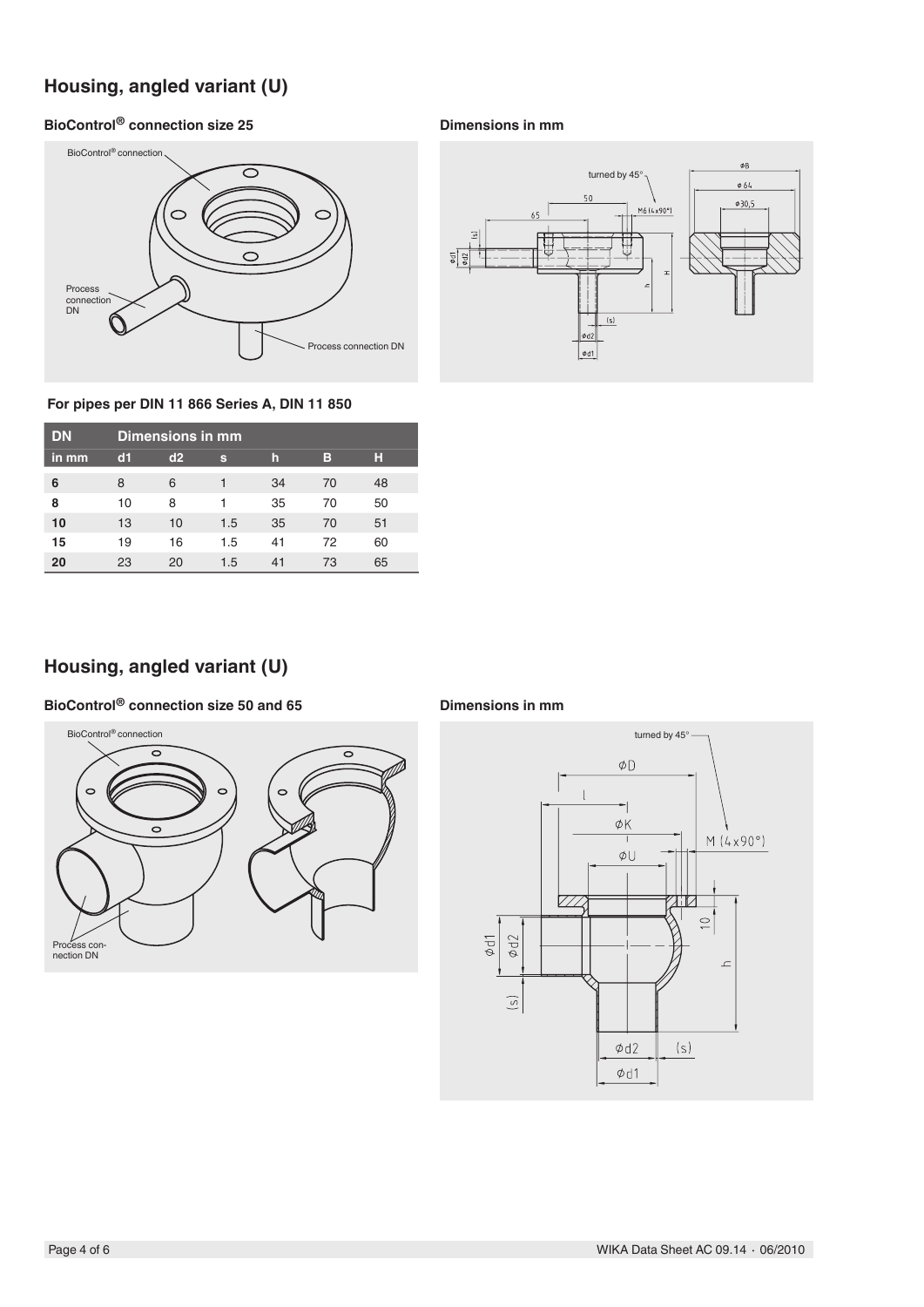## **For pipes per DIN 11 866 Series A, DIN 11 850**

| <b>BioControl®</b> | <b>DN</b> |     | <b>Dimensions in mm</b> |                |              |     |     |              |      |                 |
|--------------------|-----------|-----|-------------------------|----------------|--------------|-----|-----|--------------|------|-----------------|
| connection         | in mm     | dd1 | d2                      | $\mathbf{s}$   | $\mathbf{h}$ |     | D   | $\mathsf{K}$ | U    | M               |
| Size 50            | 25        | 29  | 26                      | 1.5            | 90           | 75  | 90  | 70           | 50.1 | M <sub>8</sub>  |
|                    | 32        | 35  | 32                      | 1.5            | 90           | 75  | 90  | 70           | 50.1 | M <sub>8</sub>  |
|                    | 40        | 41  | 38                      | 1.5            | 95           | 75  | 90  | 70           | 50.1 | M <sub>8</sub>  |
|                    | 50        | 53  | 50                      | 1.5            | 105          | 75  | 90  | 70           | 50.1 | M <sub>8</sub>  |
|                    | 65        | 70  | 66                      | 2              | 130          | 85  | 90  | 70           | 50.1 | M <sub>8</sub>  |
|                    | 80        | 85  | 81                      | 2              | 145          | 90  | 90  | 70           | 50.1 | M <sub>8</sub>  |
|                    | 100       | 104 | 100                     | $\overline{2}$ | 165          | 100 | 90  | 70           | 50.1 | M <sub>8</sub>  |
| Size 65            | 40        | 41  | 38                      | 1.5            | 105          | 90  | 120 | 95           | 68.1 | M10             |
|                    | 50        | 53  | 50                      | 1.5            | 112          | 90  | 120 | 95           | 68.1 | M <sub>10</sub> |
|                    | 65        | 70  | 66                      | $\overline{2}$ | 130          | 100 | 120 | 95           | 68.1 | M <sub>10</sub> |
|                    | 80        | 85  | 81                      | $\overline{2}$ | 145          | 100 | 120 | 95           | 68.1 | M <sub>10</sub> |
|                    | 100       | 104 | 100                     | 2              | 165          | 100 | 120 | 95           | 68.1 | M10             |

## **For pipes per DIN 11 866 Series B, DIN EN ISO 1127**

| <b>BioControl®</b> | <b>DN</b> |       | Dimensions in mm |                |             |     |     |    |             |                 |
|--------------------|-----------|-------|------------------|----------------|-------------|-----|-----|----|-------------|-----------------|
| connection         | in mm     | d1    | d2               | $\mathbf{s}$   | $\mathbf h$ |     | D   | K  | $\mathbf U$ | M               |
| Size 50            | 33.7      | 33.7  | 29.7             | $\overline{2}$ | 95          | 75  | 90  | 70 | 50.1        | M <sub>8</sub>  |
|                    | 42.4      | 42.4  | 38.4             | 2              | 95          | 75  | 90  | 70 | 50.1        | M <sub>8</sub>  |
|                    | 48.3      | 48.3  | 44.3             | $\overline{2}$ | 100         | 75  | 90  | 70 | 50.1        | M <sub>8</sub>  |
|                    | 60.3      | 60.3  | 56.3             | 2              | 110         | 75  | 90  | 70 | 50.1        | M <sub>8</sub>  |
|                    | 76.1      | 76.1  | 72.1             | 2              | 135         | 85  | 90  | 70 | 50.1        | M <sub>8</sub>  |
|                    | 88.9      | 88.9  | 84.3             | 2.3            | 150         | 90  | 90  | 70 | 50.1        | M <sub>8</sub>  |
|                    | 114.3     | 114.3 | 109.7            | 2.3            | 175         | 100 | 90  | 70 | 50.1        | M <sub>8</sub>  |
| Size 65            | 48.3      | 48.3  | 44.3             | $\overline{2}$ | 107         | 90  | 120 | 95 | 68.1        | M10             |
|                    | 60.3      | 60.3  | 56.3             | 2              | 115         | 90  | 120 | 95 | 68.1        | M10             |
|                    | 76.1      | 76.1  | 72.1             | 2              | 135         | 100 | 120 | 95 | 68.1        | M10             |
|                    | 88.9      | 88.9  | 84.3             | 2.3            | 155         | 100 | 120 | 95 | 68.1        | M <sub>10</sub> |
|                    | 114.3     | 114.3 | 109.7            | 2.3            | 175         | 100 | 120 | 95 | 68.1        | M10             |

# **Mounting flange (B)**



## **Mounting flange low design**

| BioControl <sup>®</sup> | Dimensions in mm |     |     |    |     |                 |  |  |  |
|-------------------------|------------------|-----|-----|----|-----|-----------------|--|--|--|
| connection              | d                | D   | ĸ   | H  |     | M               |  |  |  |
| Size 25                 | 30.5             | 64  | 50  | 11 | 6.5 | M <sub>6</sub>  |  |  |  |
| Size 50                 | 50               | 90  | 70  | 17 | 10  | M8              |  |  |  |
| Size 65                 | 68               | 120 | 95  | 17 | 10  | M <sub>10</sub> |  |  |  |
| Size 80                 | 87.5             | 140 | 115 | 25 | 12  | M <sub>10</sub> |  |  |  |



## **Mounting flange high design**

| <b>BioControl</b> <sup>®</sup> |      | Dimensions in mm |    |    |    |                |  |  |  |
|--------------------------------|------|------------------|----|----|----|----------------|--|--|--|
| connection                     | d    | D                | 40 | н  |    | M              |  |  |  |
| Size 25 h                      | 30.5 | 64               | 50 | 25 |    | M <sub>6</sub> |  |  |  |
| Size 50 h                      | 50   | 90               | 70 | 40 | 10 | M8             |  |  |  |
| Size 65 h                      | 68   | 120              | 95 | 50 | 12 | M10            |  |  |  |